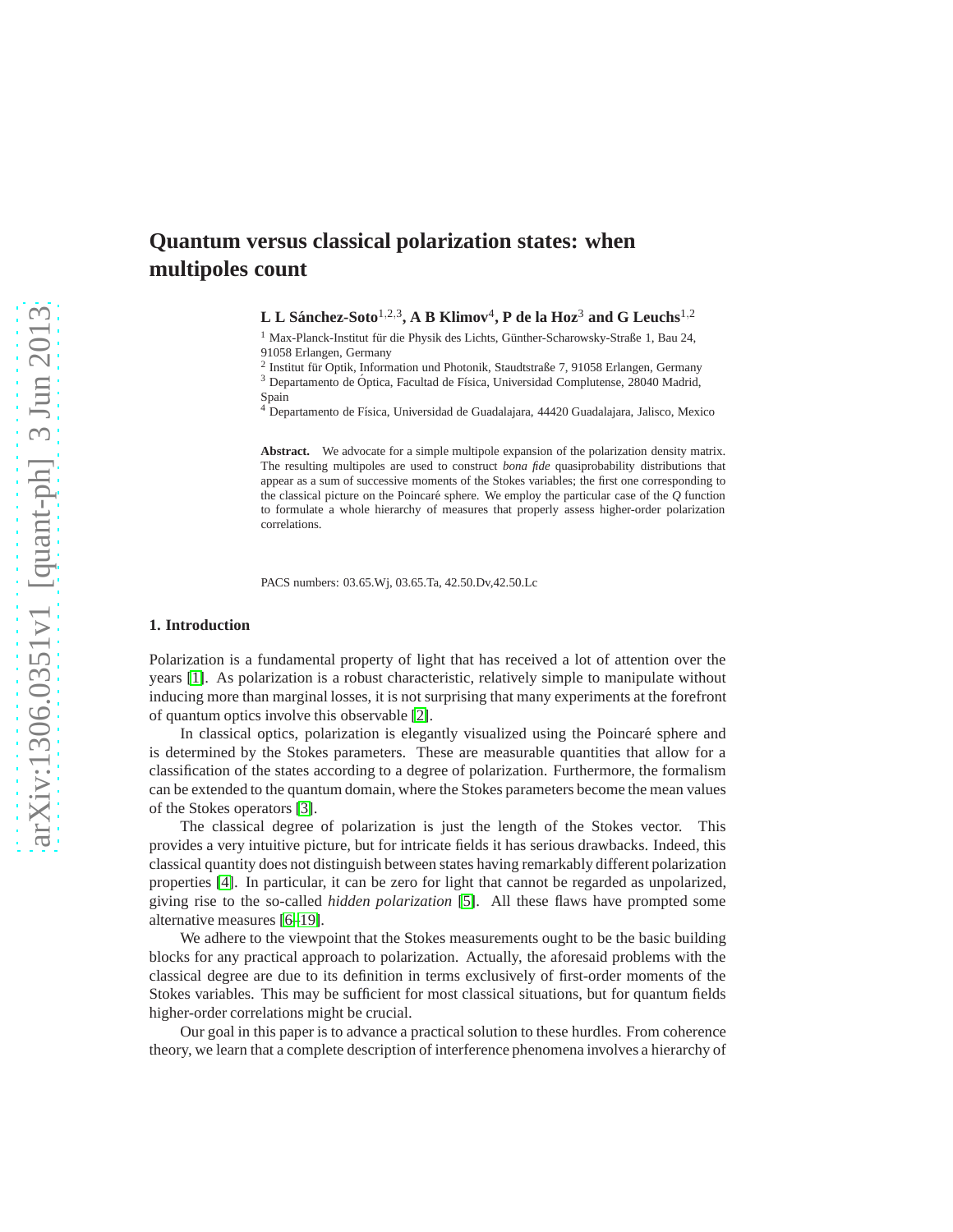correlation functions, with classical behavior represented by the first one of those. In the same spirit, we propose to go beyond the first-order description and look for a way to systematically assess higher-order polarization correlations.

For that purpose, we borrow basic ideas from the standard theory of SU(2) quasidistributions [\[20\]](#page-7-7), but we reinterpret them in terms of multipoles that contain sequential moments of the Stokes variables. The dipole, being just the first-order moment, can be identified with the classical picture, whereas the other multipoles account for higher-order correlations. Finally, we illustrate how the particular instance of the SU(2) *Q* function can be used as an efficient measure for the quantitative assessment of those fluctuations.

### **2. Polarization structure of quantum fields**

We start with a brief survey of the basic ingredients involved in a proper description of quantum polarization. We assume a monochromatic plane wave, propagating in the *z* direction, so its electric field lies in the *xy* plane. We are thus effectively dealing with a two-mode field that can be characterized by two complex amplitude operators, denoted by  $\hat{a}_{\rm H}$  and  $\hat{a}_{\rm V}$ , where the subscripts H and V indicate label horizontal and vertical polarization modes. These operators obey the commutation rules  $[\hat{a}_{\lambda}, \hat{a}_{\mu}^{\dagger}] = \delta_{\lambda\mu}$ , with  $\lambda, \mu \in \{H, V\}$ .

<span id="page-1-2"></span>The use of the Schwinger representation [\[21\]](#page-7-8)

$$
\hat{S}_1 = \frac{1}{2} (\hat{a}_{\text{H}}^\dagger \hat{a}_{\text{V}} + \hat{a}_{\text{V}}^\dagger \hat{a}_{\text{H}}), \qquad \hat{S}_2 = \frac{i}{2} (\hat{a}_{\text{H}} \hat{a}_{\text{V}}^\dagger - \hat{a}_{\text{H}}^\dagger \hat{a}_{\text{V}}), \qquad \hat{S}_3 = \frac{1}{2} (\hat{a}_{\text{H}}^\dagger \hat{a}_{\text{H}} - \hat{a}_{\text{V}}^\dagger \hat{a}_{\text{V}}), \qquad (2.1)
$$

together with the total number operator  $\hat{N} = \hat{a}^{\dagger}_H \hat{a}_H + \hat{a}^{\dagger}_V \hat{a}_V$ , will prove very convenient in what follows. In fact, the average of  $\hat{\mathbf{S}} = (\hat{S}_1, \hat{S}_2, \hat{S}_3)$  coincides (except for an unimportant factor 1/2) with the classical Stokes vector [\[3\]](#page-7-2). Such a numerical factor is inserted to guarantee that  $\{\hat{S}_k\}$  satisfy the commutation relations of the su(2) algebra

<span id="page-1-0"></span>
$$
[\hat{S}_k, \hat{S}_\ell] = i\varepsilon_{k\ell m} \hat{S}_m, \qquad [\hat{N}, \hat{S}_k] = 0, \qquad (2.2)
$$

where the Latin indices run over  $\{1,2,3\}$  and  $\varepsilon_{k\ell m}$  is the Levi-Civita fully antisymmetric tensor. This noncommutability precludes the simultaneous exact measurement of the physical quantities they represent, which is expressed by the uncertainty relation

<span id="page-1-3"></span>
$$
\Delta^2 \hat{\mathbf{S}} = \Delta^2 \hat{S}_1 + \Delta^2 \hat{S}_2 + \Delta^2 \hat{S}_3 \ge \langle \hat{N} \rangle / 2, \tag{2.3}
$$

 $\Delta^2 \hat{S}_k = \langle \hat{S}_k^2 \rangle - \langle \hat{S}_k \rangle^2$  standing for the variance.

In classical optics, the states of definite polarization are specified by the constraint  $\langle \hat{\mathbf{S}} \rangle^2 = \langle \hat{N}/2 \rangle^2$ . Since the intensity is there a nonfluctuating quantity, in the three-dimensional space of the Stokes parameters this define a sphere with radius equal to the intensity: the Poincaré sphere. In contradistinction, in quantum optics we have that  $\hat{S}^2 = S(S+1)1$ , with the angular momentum being  $S = N/2$  and, as fluctuations in the number of photons are unavoidable, we are forced to work in the three-dimensional Poincaré space that can be regarded as a set of nested spheres with radii proportional to the different photon numbers that contribute to the state.

As our final remark, we stress that the second equation in [\(2.2\)](#page-1-0) prompts to address each subspace with fixed number of photons *N* separately. To bring this point out more clearly, it is advantageous to relabel the standard two-mode Fock basis  $|n_{\rm H}, n_{\rm V}\rangle$  in the form

<span id="page-1-1"></span>
$$
|S,m\rangle = |n_{\rm H} = S + m, n_{\rm V} = S - m\rangle, \qquad (2.4)
$$

so that  $S = N/2$  and  $m = (n_H - n_V)/2$ . For each fixed *S*, *m* runs from  $-S$  to *S* and the states [\(2.4\)](#page-1-1) span a  $(2S+1)$ -dimensional subspace wherein  $\hat{S}$  act in the standard way.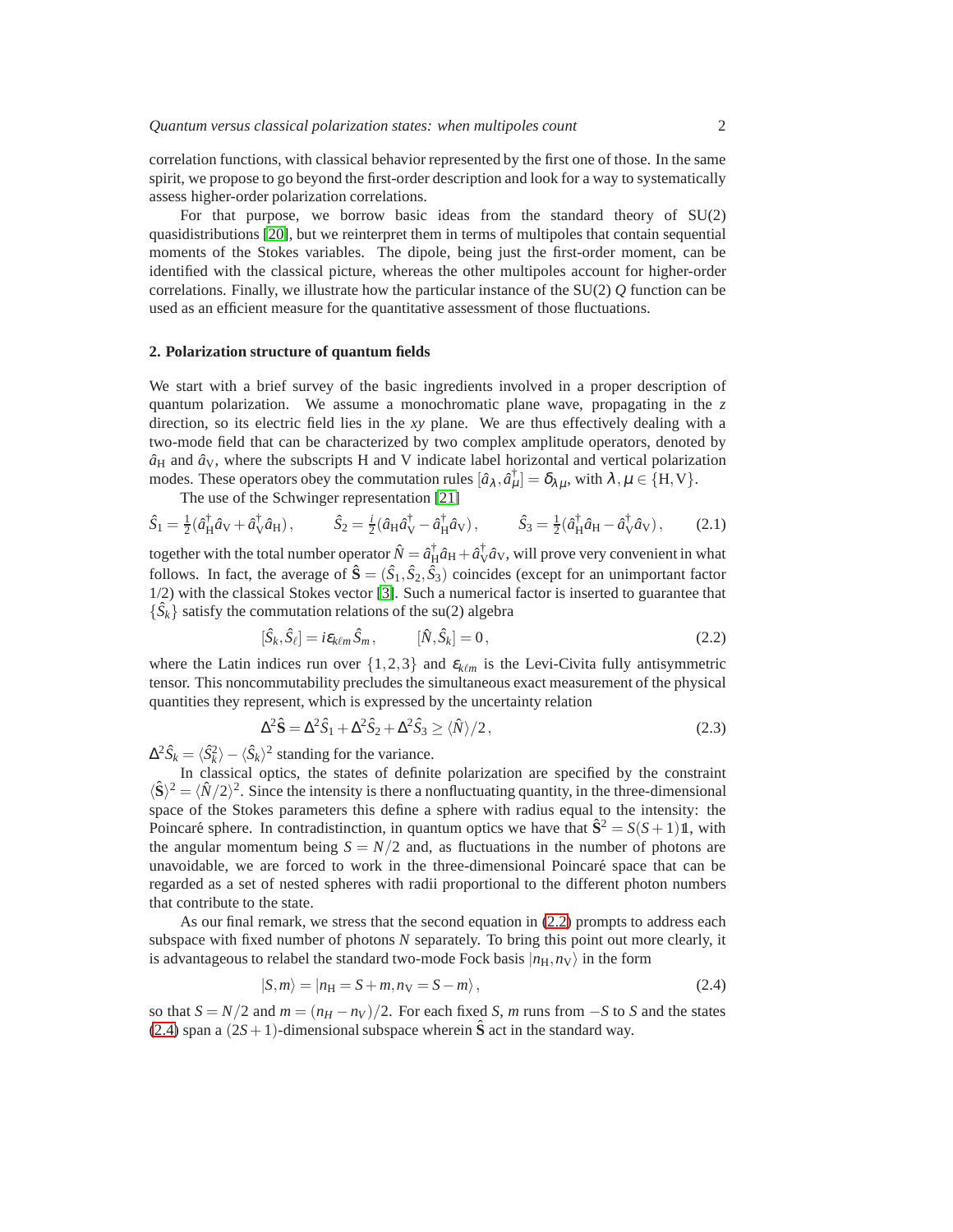#### **3. The polarization sector**

For any arbitrary function of the Stokes operators  $f(\hat{S})$ , we have  $[f(\hat{S}), \hat{N}] = 0$  as well, so the matrix elements of the density matrix  $\hat{\rho}$  connecting subspaces with different photon numbers do not contribute to  $\langle f(\hat{\mathbf{S}})\rangle$ . This translates the fact that polarization and intensity are, in principle, independent concepts: in classical optics the form of the ellipse traced out by the electric field (polarization) does not depend on its size (intensity).

In other words, the only accessible information from  $\hat{\rho}$  is its polarization sector [\[22–](#page-7-9)[26\]](#page-7-10), which is specified by the block-diagonal form

<span id="page-2-1"></span>
$$
\hat{\rho}_{pol} = \bigoplus_{S} \hat{\rho}^{(S)} \tag{3.1}
$$

where  $\hat{\rho}^{(S)}$  is the reduced density matrix in the *S*th subspace (*S* runs over all the possible photon numbers, i. e.,  $S = 1/2, 1, ...$ ). Any  $\hat{\rho}$  and its associated block-diagonal form  $\hat{\rho}_{pol}$ cannot be distinguished in polarization measurements; accordingly, we drop henceforth the subscript pol.

To go ahead, we resort to the standard SU(2) machinery [\[27\]](#page-7-11) and expand each  $\hat{\rho}^{(S)}$  as

$$
\hat{\rho}^{(S)} = \sum_{K=0}^{2S} \sum_{q=-K}^{K} \rho_{Kq}^{(S)} \hat{T}_{Kq}^{(S)},
$$
\n(3.2)

where the irreducible tensor operators  $\hat{T}_{Kq}^{(S)}$  (please, note carefully that the index *K* takes only integer values) read [\[28\]](#page-7-12)

<span id="page-2-0"></span>
$$
\hat{T}_{Kq}^{(S)} = \sqrt{\frac{2K+1}{2S+1}} \sum_{m,m'=-S}^{S} C_{Sm,Kq}^{Sm'} |S,m'\rangle \langle S,m|,
$$
\n(3.3)

and the expansion coefficients

$$
\rho_{Kq}^{(S)} = \text{Tr}[\hat{\rho}^{(S)} T_{Kq}^{(S)\dagger}] \tag{3.4}
$$

are known as state multipoles and contain all the information about the state. The quantities  $C_{Sm,Kq}^{Sm'}$  are the Clebsch-Gordan coefficients that couple a spin *S* and a spin *K* to a total spin *S* and vanish unless the usual angular momentum coupling rules are satisfied, namely

$$
0 \le K \le 2S, \qquad -K \le q \le K. \tag{3.5}
$$

The operators  $\hat{T}_{Kq}^{(S)}$  are quite a convenient tool for they have the proper transformation properties under rotations and besides fulfill

$$
\text{Tr}[T_{Kq}^{(S)\dagger} T_{K'q'}^{(S)}] = \delta_{KK'} \delta_{qq'},\tag{3.6}
$$

so, they indeed constitute the most suitable orthonormal basis for the problem at hand. Although the definition of  $\hat{T}_{Kq}^{(S)}$  in [\(3.3\)](#page-2-0) might look a bit unfriendly, the essential observation for what follows is that  $\hat{T}_{Kq}^{(S)}$  can be related to the *K*th power of the generators [\(2.1\)](#page-1-2), so they are intimately linked to the moments of the Stokes variables, precisely our main objective in this work. In particular, the monopole  $\rho_{00}^{(S)}$  being proportional to the identity, is always trivial, while the dipole  $\rho_{1a}^{(S)}$  $\frac{1}{1q}$  is the first-order moment of  $\hat{S}$  and thus gives the classical picture, in which the state is represented by its average value.

The complete characterization of the state demands the knowledge of all the multipoles. This implies measuring the probability distribution of  $\hat{S}$  in all the directions, and then performing an integral inversion (put in another way, a whole tomography), which turns out to be a hard task [\[24–](#page-7-13)[26\]](#page-7-10). However, in most realistic cases, only a finite number of multipoles are needed and then the reconstruction of the *K*th multipole entails measuring along just  $2K + 1$ independent directions [\[29,](#page-7-14) [30\]](#page-7-15).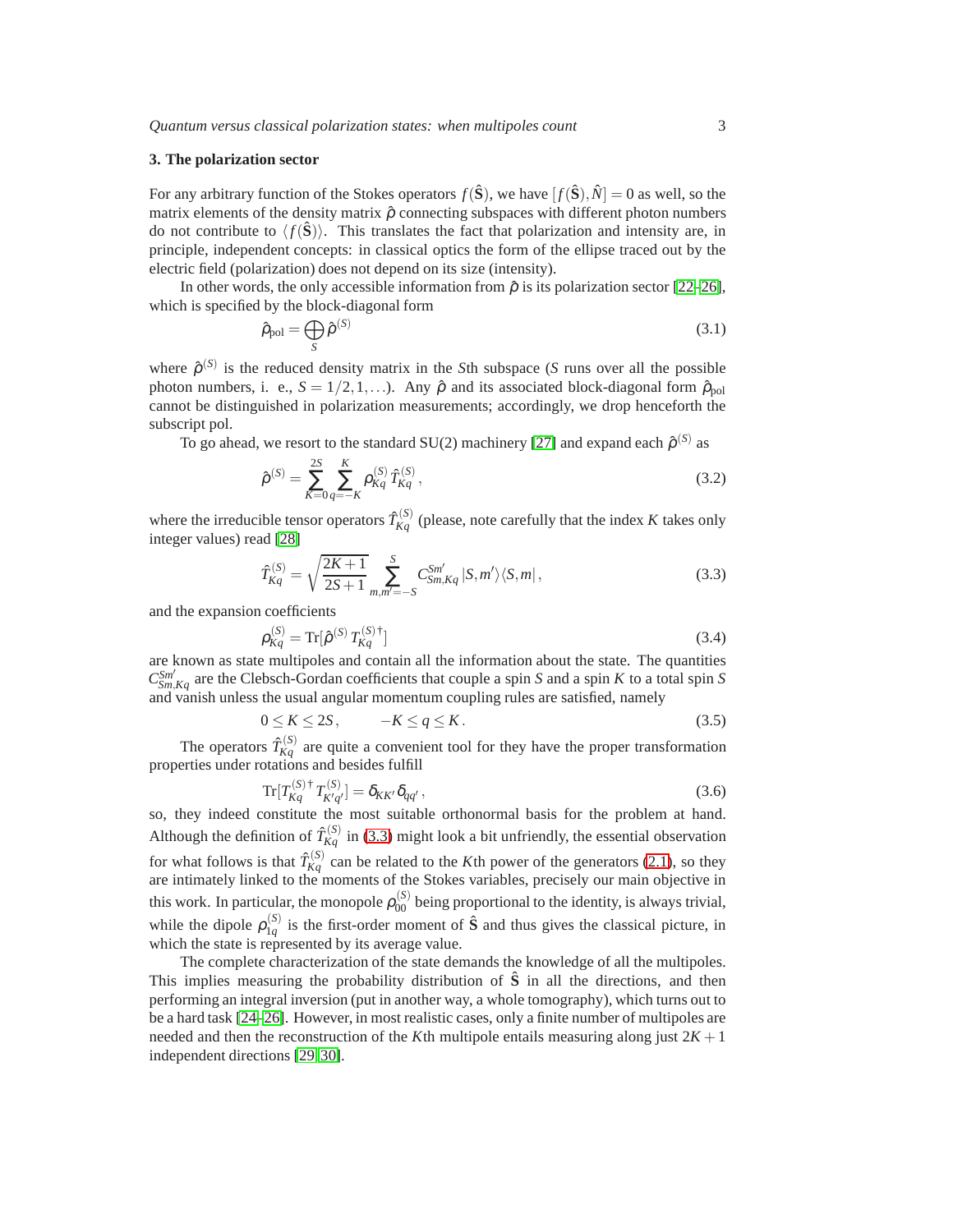### **4. Polarization quasidistributions**

The discussion thus far suggests that polarization must be specified by a probability distribution of polarization states. As a matter of fact, such a probabilistic description is unavoidable in quantum optics from the very beginning, since  $\{\hat{S}_k\}$  do not commute and thus no state can have a definite value of all them simultaneously.

The SU(2) symmetry inherent in the polarization structure, as discussed in the previous sections, allows us to take advantage of the pioneering work of Stratonovich [\[31\]](#page-7-16) and Berezin [\[32\]](#page-7-17), who worked out quasiprobability distributions on the sphere satisfying all the pertinent requirements. This construction was later generalized by others [\[33–](#page-7-18)[37\]](#page-7-19) and has proved to be very useful in visualizing properties of spinlike systems [\[38–](#page-7-20)[42\]](#page-7-21).

For each partial  $\hat{\rho}^{(S)}$ , one can define the SU(2) Q function as

<span id="page-3-1"></span>
$$
Q^{(S)}(\theta,\phi) = \langle S;\theta,\phi|\hat{\rho}^{(S)}|S;\theta,\phi\rangle, \qquad (4.1)
$$

where  $|S; \theta, \phi\rangle$  are the SU(2) coherent states (also known as spin or atomic coherent states), given by [\[43,](#page-7-22) [44\]](#page-7-23)

<span id="page-3-4"></span>
$$
|S; \theta, \phi\rangle = \hat{D}(\theta, \phi)|S, -S\rangle.
$$
 (4.2)

Here  $\hat{D}(\theta, \phi) = \exp(\xi \hat{S}_+ - \xi^* \hat{S}_-)$  [with  $\xi = (\theta/2) \exp(-i\phi)$  and  $(\theta, \phi)$  being spherical angular coordinates] plays the role of a displacement on the Poincaré sphere of radius *S*. The ladder operators  $\hat{S}_\pm = \hat{S}_1 \pm i\hat{S}_2$  select the fiducial state  $|S, -S\rangle$  as usual:  $\hat{S}_-|S, -S\rangle = 0$ . As we can appreciate, both the definition of the *Q* function and the coherent states for SU(2) closely mimic their standard counterparts for position-momentum.

While for spins, *S* is typically a fixed number, in quantum optics most of the states involve a full polarization sector as in equation [\(3.1\)](#page-2-1) and for the total polarization matrix  $\hat{\rho}$  we have

<span id="page-3-0"></span>
$$
Q(\theta, \phi) = \sum_{S} \frac{2S + 1}{4\pi} Q^{(S)}(\theta, \phi).
$$
 (4.3)

The sum extends over the subspaces contributing to the state. Since the SU(2) coherent states are eigenstates of the total number operator  $\dot{N}$ , the sum over  $S$  in [\(4.3\)](#page-3-0) attempts to remove the total intensity of the field in such a way that  $Q(\theta,\phi)$  contains only relevant polarization information. Furthermore, since  $|S; \theta, \phi \rangle$  are the only states saturating the uncertainty relation [\(2.3\)](#page-1-3), the definition of  $Q(\theta, \phi)$  is quite appealing, for it appears as the projection on the states having the most definite polarization allowed by the quantum theory.

On the other hand, as *Q* contains the whole information about the state, its knowledge is tantamount to determining all the state multipoles. Actually, the *Q* function (and, more generally, any *s*-parametrized quasidistribution) can be also written in terms of  $\rho_{Kq}^{(S)}$  [\[45\]](#page-7-24):

<span id="page-3-2"></span>
$$
Q^{(S)}(\theta,\phi) = \frac{\sqrt{4\pi}}{\sqrt{2S+1}} \sum_{K=0}^{2S} \sum_{q=-K}^{K} C_{SS,K0}^{SS} \rho_{Kq}^{(S)} Y_{Kq}^*(\theta,\phi), \qquad (4.4)
$$

with  $Y_{Kq}(\theta, \phi)$  being the spherical harmonics, which constitute a complete set of orthonormal functions on the sphere. This definition can be shown to be fully equivalent to [\(4.1\)](#page-3-1). Note also that the Clebsch-Gordan coefficient  $C_{SS,K0}^{SS}$  has a very simple analytical form [\[28\]](#page-7-12):

$$
C_{SS,K0}^{SS} = \frac{\sqrt{2S+1}(2S)!}{\sqrt{(2S-K)!(2S+1+K)!}}.
$$
\n(4.5)

By plugging [\(4.4\)](#page-3-2) in the general definition [\(4.3\)](#page-3-0), we can express the *Q* function as a sum over multipoles:

<span id="page-3-3"></span>
$$
Q(\theta,\phi) = \sum_{K=0}^{\infty} Q_K(\theta,\phi),
$$
\n(4.6)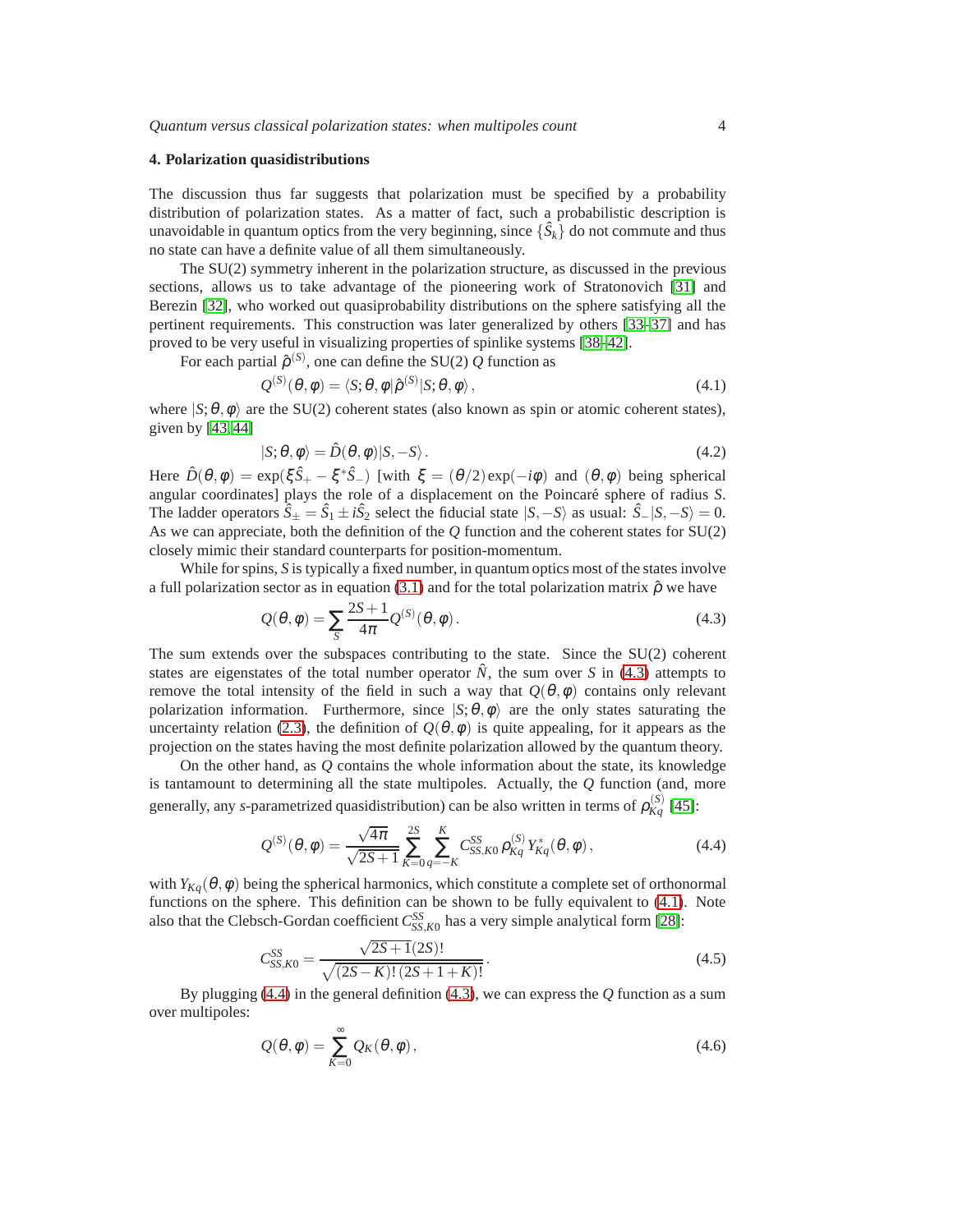

**Figure 1.** Plot of the monopolar ( $K = 0$ ) and quadrupolar ( $K = 2$ ) components of the state  $|1,0\rangle$ (top), as well as the total  $Q$  function (bottom). The dipolar component  $(K = 1)$  vanishes, so this state lacks any first-orden information, which translates in the presence of *hidden polarization*.

where each partial component can be written as

<span id="page-4-0"></span>
$$
Q_K(\theta, \phi) = \sum_{S = [K/2]}^{\infty} \sqrt{\frac{2S+1}{4\pi}} \sum_{q=-K}^{K} C_{SS, K0}^{SS} \rho_{Kq}^{(S)} Y_{Kq}^*(\theta, \phi).
$$
 (4.7)

Here, the floor function  $|x|$  is the largest integer not greater than *x*. For the particular case of single *S* (fixed number of photons), the sum over *S* has to be ignored.

The partial components  $Q_K$  inherit the properties of  $Q$ , but they contain exclusively the relevant information of the *K*th moment of the Stokes variables. So, [\(4.6\)](#page-3-3) appears as an optimum tool to arrange the successive moments and thus achieves our goals in this paper.

Let us illustrate our viewpoint with the simple example of the state  $|1_H,1_V\rangle$ , produced in parametric down conversion. In the  $|S,m\rangle$  notation, the state is  $|1,0\rangle$  and its *Q* function can be easily computed according to [\(4.6\)](#page-3-3) and [\(4.7\)](#page-4-0); the final result is

<span id="page-4-2"></span><span id="page-4-1"></span>
$$
Q(\theta, \phi) = \frac{3}{4} \sqrt{\frac{1}{3\pi}} \sin^2 \theta.
$$
 (4.8)

It does not depend on  $\phi$  and its shape is an equatorial belly, revealing that the state is highly delocalized. The partial components are

$$
Q_0(\theta, \phi) = \frac{1}{2} \sqrt{\frac{1}{3\pi}}, \quad Q_1(\theta, \phi) = 0, \quad Q_2(\theta, \phi) = -\frac{1}{2} \sqrt{\frac{1}{3\pi}} \left(\frac{3}{2} \cos^2 \theta - \frac{1}{2}\right).
$$
 (4.9)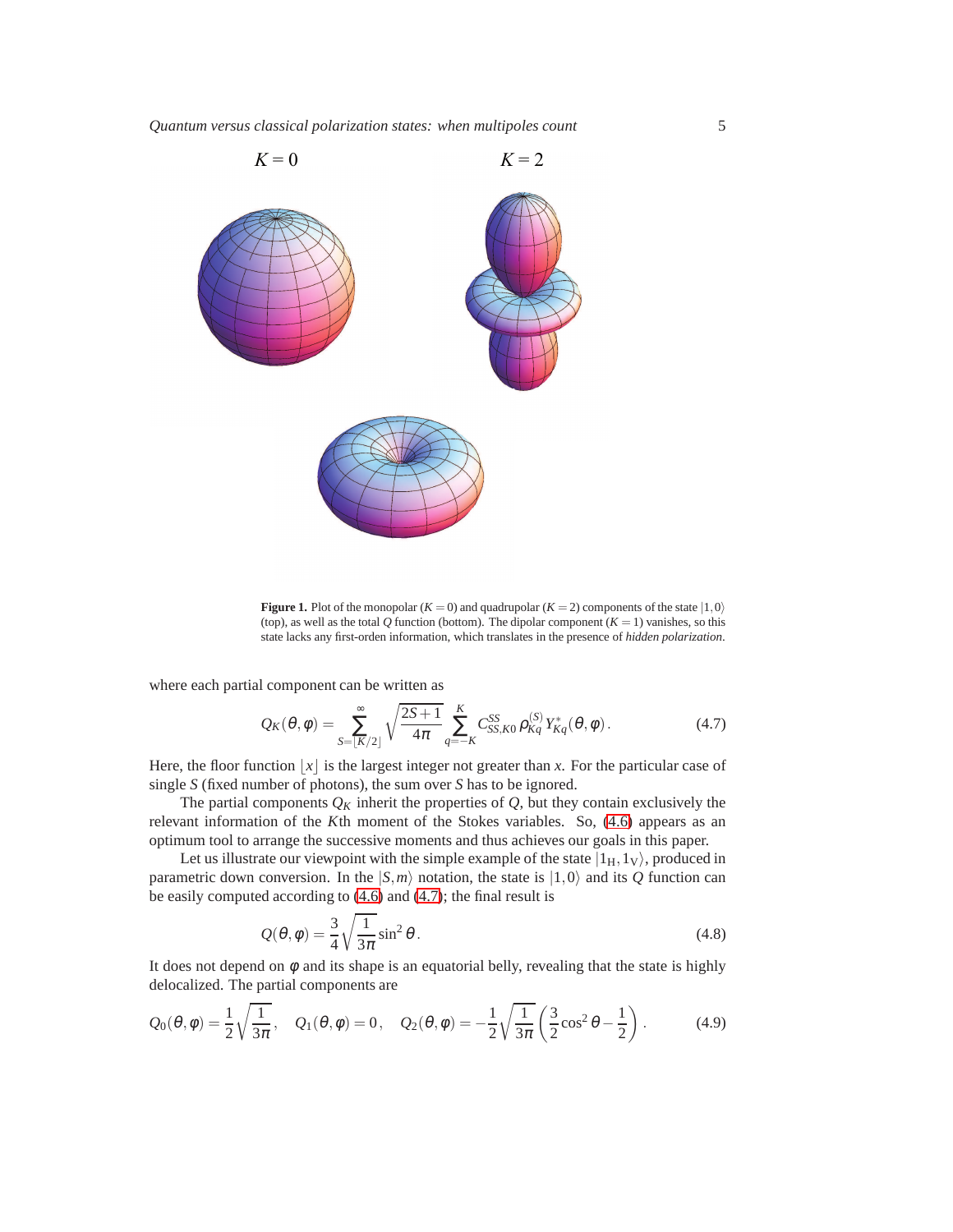The sum of these three terms gives, of course, the result [\(4.8\)](#page-4-1), but anyway there is more information encoded in [\(4.9\)](#page-4-2): the dipole contribution is absent, confirming that this state conveys no first-order information (i.e., is *unpolarized* to that order). This is the reason why this is the first state in which hidden polarization was detected. Figure 1 shows the partial  $Q_K$ functions for this state, as well the global one.

#### **5. Assessing higher-order polarization moments**

Let us consider the following quantity

<span id="page-5-0"></span>
$$
\mathscr{A} = \int d\Omega \left[ Q(\theta, \phi) \right]^2, \tag{5.1}
$$

where the integral extends over the whole sphere and  $d\Omega = \sin\theta d\theta d\phi$  is the solid angle. This function can be interpreted as the effective area where the *Q* function is different from zero. Similar proposals have already been used as measures of localization and uncertainty in different contexts [\[46](#page-7-25)[–51\]](#page-7-26). In polarization, [\(5.1\)](#page-5-0) has been also used as an essential ingredient in formalizing an alternative degree arising as the distance between the state's *Q* function and the *Q* function for unpolarized light [\[6\]](#page-7-5).

One might think the use of the Wigner function preferable as a measure of the area occupied by a quantum state in phase space. However, for SU(2)  $\int d\Omega[W(\theta,\phi)]^2$  takes exactly the same value for all pure states, so that this provides a measure of purity of quantum states rather than a measure of polarization. For this compelling reason, we have instead employed the *Q* function so far.

Note that  $(5.1)$  is invariant under  $SU(2)$  transformations: this means that such an effective area depends on the form of the *Q* function, but not on its position or orientation on the Poincaré sphere.

Of course, the decomposition in multipoles [\(4.6\)](#page-3-3) is of straightforward application here. Consequently, we can define the magnitude

$$
\mathscr{A}_K = \int d\Omega \left[ Q_K(\theta, \phi) \right]^2, \tag{5.2}
$$

with an analogous interpretation to that  $\mathscr A$ , but restricted to the *K*th multipole. Let us restrict ourselves to a fixed *S* (and drop the corresponding superscript for clarity); the generalization for a sum of *S*s is direct. When the explicit form of  $Q_K$  in [\(4.7\)](#page-4-0) is used,  $\mathcal{A}_K$  reduces to

$$
\mathscr{A}_{K} = \sum_{S=\lfloor K/2 \rfloor}^{\infty} \frac{2S+1}{4\pi} \sum_{q=-K}^{K} \left( C_{SS,K0}^{SS} \right)^{2} |\rho_{Kq}^{(S)}|^{2}.
$$
\n(5.3)

In this way,  $\mathscr{A}_K$  can be reinterpreted as a measure of the strength of the corresponding multipole, confirming that it provides full information about the state *K*th moment.

As an appealing illustration of our method, we analyze the outstanding example of SU(2) coherent states. Without lack of generality, we deal with the south pole |*S*,−*S*i, since from [\(4.2\)](#page-3-4) any other coherent state can be obtained by the application of a displacement to that state. The associated multipoles turn out to be  $\rho_{Kq}^{(S)} = \sqrt{(2K+1)/(2S+1)}C_{SS,K0}^{SS}$ , so that

$$
\mathscr{A}_K = \frac{2K+1}{4\pi} \left( C_{SS,K0}^{SS} \right)^4 \,. \tag{5.4}
$$

In figure 2 we have plotted  $\mathcal{A}_K$  as a function of K and S. The first multipoles contribute always the most to the state localization, something that one could expect from physical intuition. However, as *S* gets larger, the number of multipoles to take into account also increases.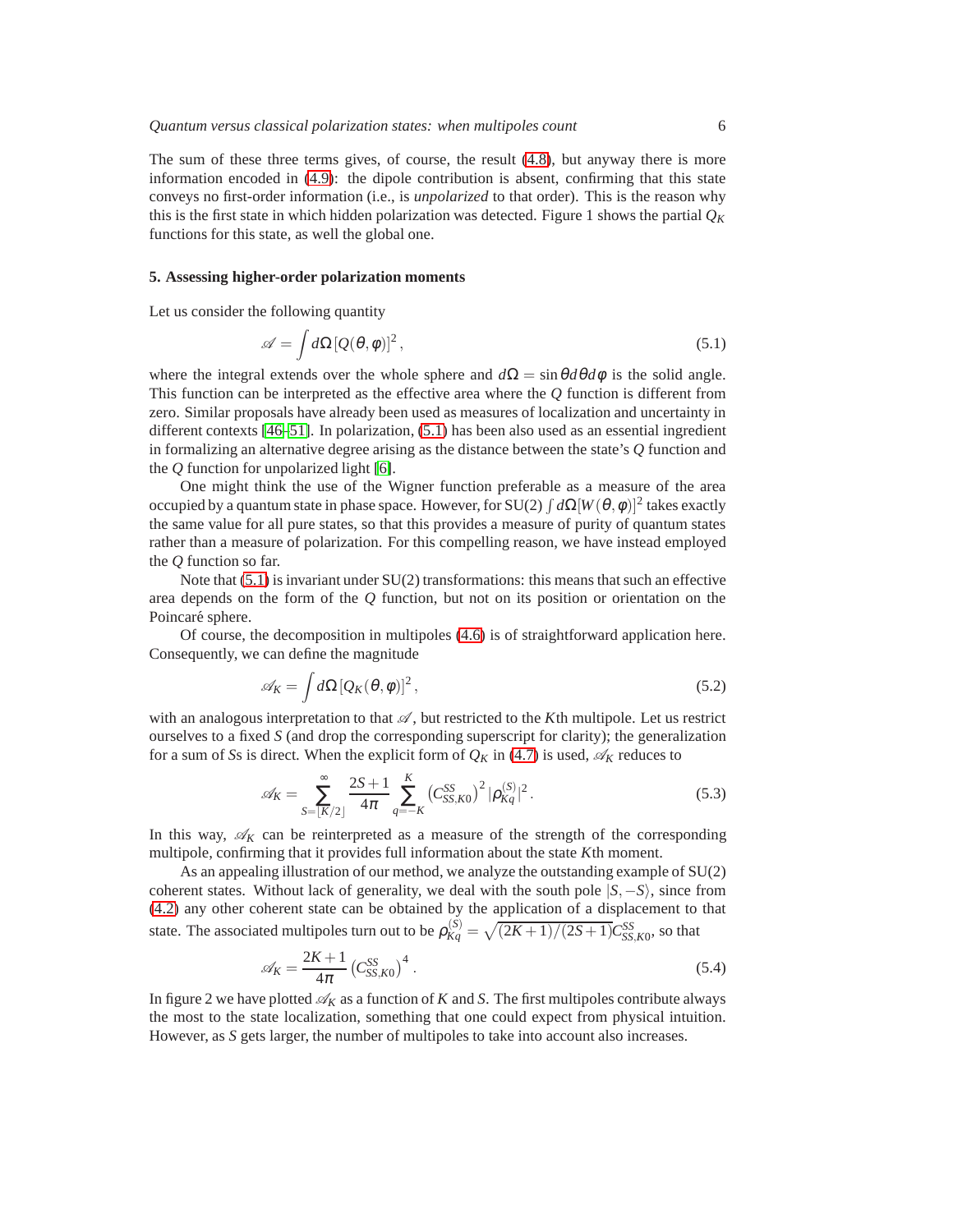*Quantum versus classical polarization states: when multipoles count* 7



**Figure 2.** Function  $\mathcal{A}_K$  as a function of the multipole order *K* for a SU(2) coherent state for different values of *S*.

# **6. Concluding remarks**

Multipolar expansions are a commonplace and a powerful tool in many branches of physics. We have applied such an expansion to the polarization density matrix, showing how the corresponding state multipoles represent higher-order correlations in the Stokes variables. This paves the way to a systematic characterization of quantum polarization fluctuations that, paradoxically, is still missing in the realm of quantum optics. Such a complete programme is presently in progress in our group.

# **Acknowledgments**

We thank G S Agarwal, G Björk, J H Eberly, W P Schleich, T H Seligman and K B Wolf for useful discussions. Financial support from the EU FP7 (Grant Q-ESSENCE), the Spanish DGI (Grant FIS2011-26786), the UCM-BSCH program (Grant GR-920992) and the Mexican CONACyT (Grant 106525) is acknowledged.